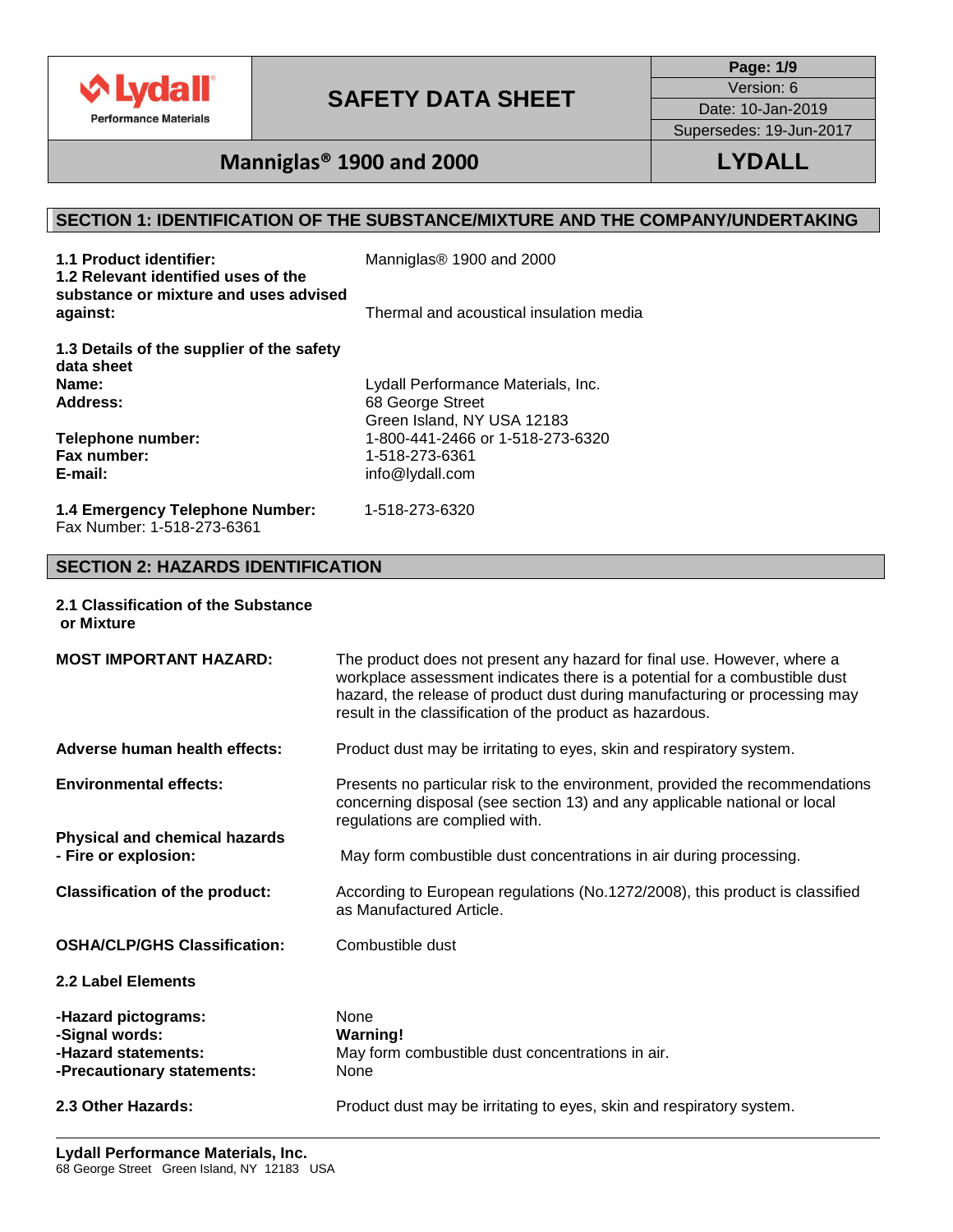

**Page: 2/9**

Version: 6

Date: 10-Jan-2019

Supersedes: 19-Jun-2017

# **Manniglas® 1900 and 2000 LYDALL**

## **SECTION 3: COMPOSITION/INFORMATION ON INGREDIENTS**

### **3.1 Substances**

| <b>Substance name</b><br>Chopped, continuous strand<br>fiberglass $(> 5$ microns in | <b>Contents</b><br>$90 - 95\%$ | CAS No.<br>65997-17-3 | <b>EINECS No.</b><br>266-046-0 | <b>Classification</b><br>Not classified as dangerous |
|-------------------------------------------------------------------------------------|--------------------------------|-----------------------|--------------------------------|------------------------------------------------------|
| diameter)<br><b>Polymers</b>                                                        | $5 - 10%$                      | Proprietary           | Proprietary                    | Not classified as dangerous                          |

See Section 16 for full text of GHS Classifications.

## **SECTION 4: FIRST AID MEASURES**

### **4.1 Description of First Aid Measures**

| Eye contact:                                                                             | Do not rub your eyes. Dust particles may cause abrasive eye injury. Flush eyes with<br>water, holding the eyelids apart for several minutes. Get medical attention if irritation<br>persists.                                                                                                                 |  |  |
|------------------------------------------------------------------------------------------|---------------------------------------------------------------------------------------------------------------------------------------------------------------------------------------------------------------------------------------------------------------------------------------------------------------|--|--|
| <b>Skin contact:</b>                                                                     | Do not rub or scratch. Rinse exposed skin with cold water then wash skin with soap<br>and water. Do not use hot water as that opens skin pores and may increase fiber<br>penetration and irritation. Remove contaminated clothing and launder before re-use.<br>Get medical attention if irritation persists. |  |  |
| Inhalation:                                                                              | Remove victim to fresh air. Drink water to clear throat and blow nose to remove dust.<br>Get medical attention if irritation persists.                                                                                                                                                                        |  |  |
| Ingestion:                                                                               | If small quantities are swallowed, rinse out mouth with water. Drink plenty of water to<br>help reduce irritation. If large amounts are swallowed or if irritation or discomfort<br>occurs, get medical attention.                                                                                            |  |  |
| 4.2 Most Important<br>symptoms and effects,<br>both acute and delayed:                   | May cause eye irritation. May cause mild skin and respiratory irritation.                                                                                                                                                                                                                                     |  |  |
| 4.3 Indication of any<br>immediate medical<br>attention and special<br>treatment needed: | No immediate treatment is normally required.                                                                                                                                                                                                                                                                  |  |  |
| See Section 11 for more detailed information on health effects.                          |                                                                                                                                                                                                                                                                                                               |  |  |

### **SECTION 5: FIREFIGHTING MEASURES**

- **5.1 Extinguishing Media:** Use water, water fog, carbon dioxide, foam or dry chemical.
- **5.2 Special Hazards Arising from the Substance or**  This product is not classified as flammable or combustible. However, where a workplace assessment indicates there is a potential for a combustible dust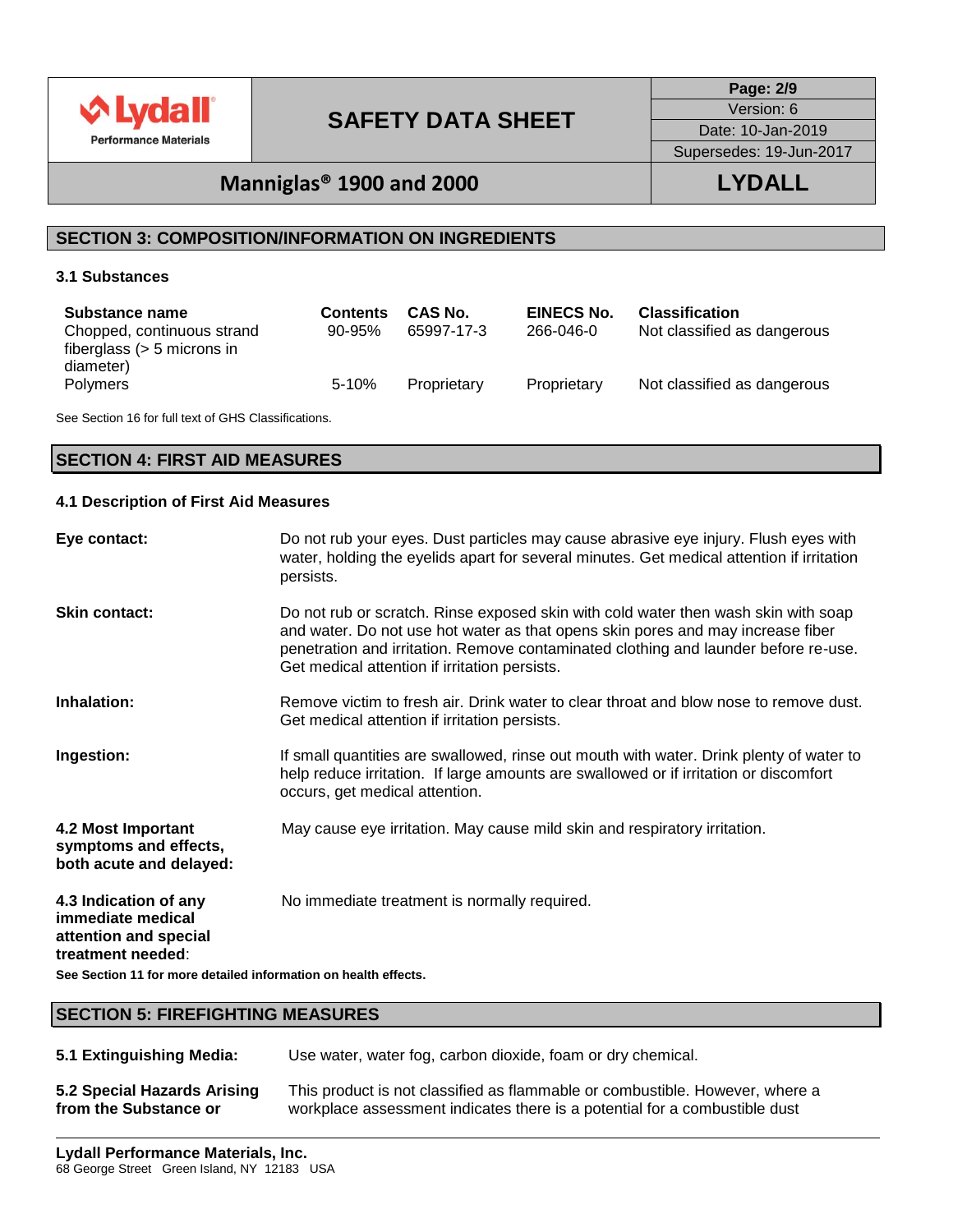

**Page: 3/9**

Version: 6

Date: 10-Jan-2019

## Supersedes: 19-Jun-2017

# **Manniglas® 1900 and 2000 LYDALL**

**Mixture:** hazard: Dust generated in cutting or other processing of this material may present a potential fire and explosion hazard if suspended in air at high concentrations. Settled dust presents a fire hazard. Re-suspension of the dust into the air by vibration, traffic, material handling, etc. in high concentrations in the presence of an ignition source could result in a dust explosion. Minimize the generation and accumulation of dust.

## **SECTION 6: ACCIDENTAL RELEASE MEASURES**

| 6.1 Personal Precautions,<br><b>Protective Equipment and</b><br><b>Emergency Procedures:</b> | Wear appropriate protective clothing and equipment (see section 8). Avoid<br>contact with skin, eyes or clothing. Do not breathe dust.                                                                                                                                                                                                                                                                                                                                                                                                                                                                                                                                         |
|----------------------------------------------------------------------------------------------|--------------------------------------------------------------------------------------------------------------------------------------------------------------------------------------------------------------------------------------------------------------------------------------------------------------------------------------------------------------------------------------------------------------------------------------------------------------------------------------------------------------------------------------------------------------------------------------------------------------------------------------------------------------------------------|
| <b>6.2 Environmental</b><br><b>Precautions:</b>                                              | Avoid release to the environment.                                                                                                                                                                                                                                                                                                                                                                                                                                                                                                                                                                                                                                              |
| 6.3 Methods and Material for<br><b>Containment and Cleaning</b><br>Up:                       | Pick up material and place into a container for disposal. Where a workplace<br>assessment indicates there is a potential for a combustible dust hazard: Wet<br>down and collect in a manner to minimize the generation of airborne dusts or<br>vacuum with a high efficiency vacuum cleaner. If a vacuum is used, explosion<br>proof equipment is required. Non-sparking tools should be used. Dust deposits<br>should not be allowed to accumulate on surfaces, as these may form an<br>explosive mixture if they are released into the atmosphere in sufficient<br>concentrations. Avoid dispersal of dust in the air (i.e., clearing dust surfaces with<br>compressed air). |
| 6.4 Reference to Other<br><b>Sections:</b>                                                   | Refer to Section 8 for personal protective equipment and Section 13 for disposal<br>information.                                                                                                                                                                                                                                                                                                                                                                                                                                                                                                                                                                               |

## **SECTION 7: HANDLING and STORAGE**

**7.1 Precautions for Safe Handling** Avoid contact with eyes, skin and clothing. Avoid creating and breathing dusts. Wear protective clothing and equipment as described in Section 8. Use only with adequate ventilation. Do not eat, drink or smoke when using this material. Launder contaminated clothing before re-use. Wash thoroughly with soap and water after handling. Minimize the generation and accumulation of dust. Where a workplace assessment indicates there is a potential for a combustible dust hazard: Keep dust away from open flames, hot surfaces and sources of ignition. Follow good housekeeping practices to keep surfaces, including areas overhead such as piping, drop ceilings, ductwork, etc. free from settled dust. Dry powders can build static electricity charges when subjected to friction of transfer and in mixing operations. Provide adequate precautions, such as electrical grounding and bonding, or inert atmospheres.

**<sup>5.3</sup> Advice for Fire-Fighters:** Firefighters should wear full emergency equipment and NIOSH approved positive pressure self-contained breathing apparatus for all fires involving chemical products.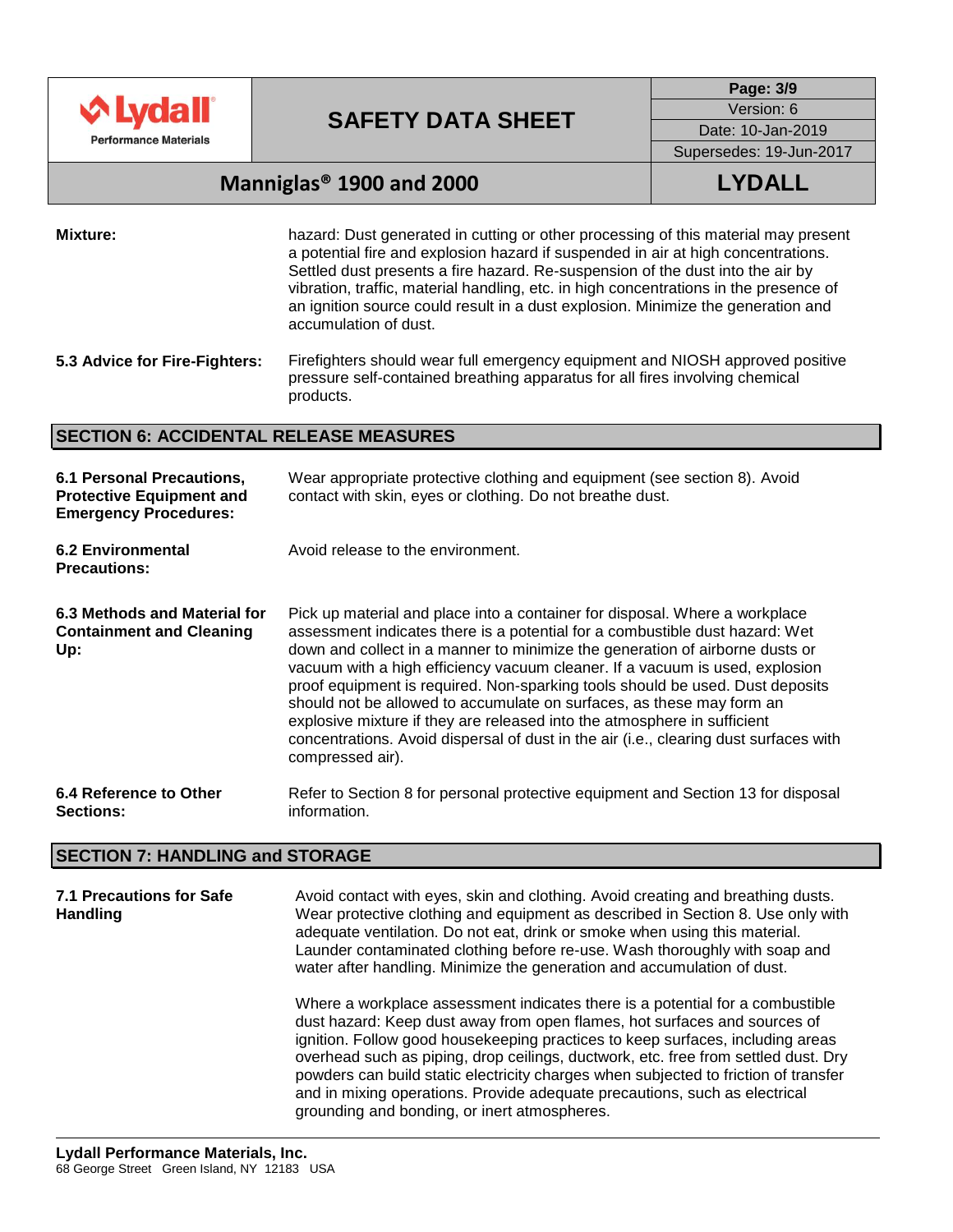

**Page: 4/9** Version: 6 Date: 10-Jan-2019

Supersedes: 19-Jun-2017

# **Manniglas® 1900 and 2000 LYDALL**

Empty containers retain product residues. Follow all SDS precautions in handling empty containers.

| Store in a dry, well-ventilated area. |
|---------------------------------------|
|                                       |
|                                       |

**7.3 Specific end use(s):** Thermal and acoustical insulation media.

## **SECTION 8: EXPOSURE CONTROLS/PERSONAL PROTECTION**

### **8.1 Control Parameters:**

| Fibrous glass, continuous filament (>3.5<br>microns in diameter) | 5 mg/m3 (respirable) 15 mg/m3 (total dust) TWA OSHA PEL<br>1 f/cc TWA OSHA HSPP* |  |  |
|------------------------------------------------------------------|----------------------------------------------------------------------------------|--|--|
|                                                                  | 5 mg/m3 inhalable or 1 f/cc TWA ACGIH TLV                                        |  |  |
|                                                                  | 5 mg/m3 or 2 fibre/mL TWA UK OEL                                                 |  |  |
|                                                                  | 1 fibre.cm-3 VME France                                                          |  |  |
|                                                                  | 0.25 respirable fibers/mL Germany                                                |  |  |
| Polymers (as particulates not otherwise<br>classified)           | 5 mg/m3 (Respirable) 15 mg/m3 (total dust) TWA OSHA PEL                          |  |  |

\* HSPP = OSHA voluntary Health and Safety Partnership Program

Note: If not listed above, refer to local regulations for specific country exposure limits

### **8.2 Exposure Controls:**

| - Engineering Measures:                      | Use with adequate local exhaust ventilation to minimize exposures. Provide local<br>exhaust ventilation where product is cut or processed in a manner that generates<br>dust. Where a workplace assessment indicates there is a potential for a<br>combustible dust hazard: It is recommended that all dust control equipment such as<br>local exhaust ventilation and material transport systems involved in handling this<br>product contain explosion relief vents or an explosion suppression system or an<br>oxygen deficient environment. Ensure that dust handling systems (such as exhaust<br>ducts, dust collectors, vessels and processing equipment) are designed in a<br>manner to prevent the escape of dust into the work area (i.e. there is no leakage<br>from the equipment). Use only appropriately classified electrical equipment and<br>powered industrial trucks. |
|----------------------------------------------|-----------------------------------------------------------------------------------------------------------------------------------------------------------------------------------------------------------------------------------------------------------------------------------------------------------------------------------------------------------------------------------------------------------------------------------------------------------------------------------------------------------------------------------------------------------------------------------------------------------------------------------------------------------------------------------------------------------------------------------------------------------------------------------------------------------------------------------------------------------------------------------------|
| - Respiratory Protection:                    | If the occupational exposure limits are exceeded or irritation is experienced, wear<br>an approved particulate respirator. Selection of respiratory protection depends on<br>the contaminant type, form and concentration. Select and use in accordance with<br>all applicable regulations (in the US follow OSHA 1910.134) and good Industrial<br>Hygiene practice.                                                                                                                                                                                                                                                                                                                                                                                                                                                                                                                    |
| - Hand Protection:                           | Wear protective gloves to minimize skin contact. Barrier creams may be useful in<br>reducing irritation.                                                                                                                                                                                                                                                                                                                                                                                                                                                                                                                                                                                                                                                                                                                                                                                |
| - Eye/face Protection:                       | Wear safety glasses with side shields or dust proof goggles.                                                                                                                                                                                                                                                                                                                                                                                                                                                                                                                                                                                                                                                                                                                                                                                                                            |
| - Other Protective Clothing<br>or Equipment: | Clothing with long sleeves and pants should be worn to avoid skin contact. Washing<br>facilities should be available in the work area.                                                                                                                                                                                                                                                                                                                                                                                                                                                                                                                                                                                                                                                                                                                                                  |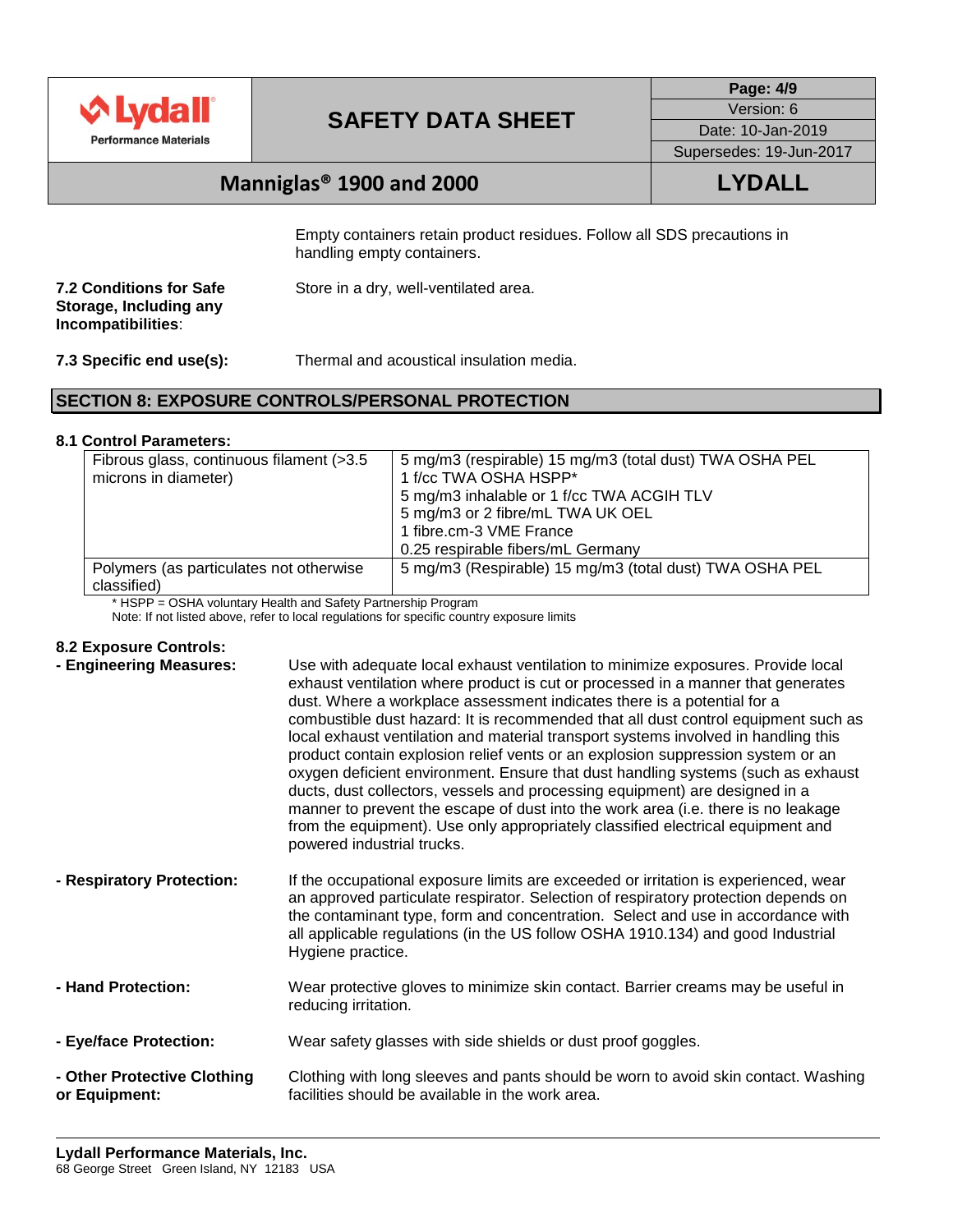

**Page: 5/9**

Version: 6 Date: 10-Jan-2019

Supersedes: 19-Jun-2017

# **Manniglas® 1900 and 2000 LYDALL**

# **SECTION 9: PHYSICAL and CHEMICAL PROPERTIES**

### **9.1 Information on basic Physical and Chemical Properties**

| Appearance:                      | White solid.                                                                 |
|----------------------------------|------------------------------------------------------------------------------|
| Odor:                            | Odorless.                                                                    |
| <b>Odor Threshold:</b>           | Not applicable                                                               |
| pH:                              | Not applicable                                                               |
| <b>Melting/Freezing Point:</b>   | >1200°F (>650°C)                                                             |
| <b>Boiling Point:</b>            | Not applicable                                                               |
| <b>Flash Point:</b>              | Not applicable                                                               |
| <b>Evaporation Rate:</b>         | Not applicable                                                               |
| $(n$ -butylacetate =1)           |                                                                              |
| % Volatile by Volume:            | 0%                                                                           |
| <b>Lower Flammability Limit:</b> | Not applicable                                                               |
| <b>Upper Flammability Limit:</b> | Not applicable                                                               |
| Vapor Pressure:                  | Not applicable                                                               |
| <b>Vapor Density(Air=1):</b>     | Not applicable                                                               |
| Solubility:                      | Insoluble                                                                    |
| <b>Autoignition</b>              | Not applicable                                                               |
| Temperature:                     |                                                                              |
| <b>Decomposition</b>             | Not determined                                                               |
| Temperature:                     |                                                                              |
| <b>Viscosity:</b>                | Not applicable                                                               |
| <b>Explosive Properties:</b>     | If assessed as a combustible dust hazard: High concentrations of dust in the |
|                                  | presence of an ignition source could result in a dust explosion.             |
| <b>Oxidizing Properties:</b>     | Not applicable                                                               |
| Specific Gravity ( $H_2O = 1$ ): | 0.20                                                                         |
| <b>Molecular Formula:</b>        | Not determined                                                               |
| <b>Molecular Weight:</b>         | Not determined                                                               |

### **9.2 Other Information:** None.

| <b>SECTION 10: STABILITY and REACTIVITY</b>             |                                                                       |  |  |  |
|---------------------------------------------------------|-----------------------------------------------------------------------|--|--|--|
| 10.1 Reactivity:                                        | This material is not reactive under normal conditions.                |  |  |  |
| <b>10.2 Chemical Stability:</b>                         | Stable                                                                |  |  |  |
| 10.3 Possibility of<br><b>Hazardous Reactions:</b>      | Will not occur.                                                       |  |  |  |
| 10.4 Conditions to Avoid:                               | Avoid dust formation.                                                 |  |  |  |
| <b>10.5 Incompatible Materials:</b> Avoid strong acids. |                                                                       |  |  |  |
| 10.6 Hazardous<br><b>Decomposition Products:</b>        | Combustion of polymer may generate oxides of carbon and hydrocarbons. |  |  |  |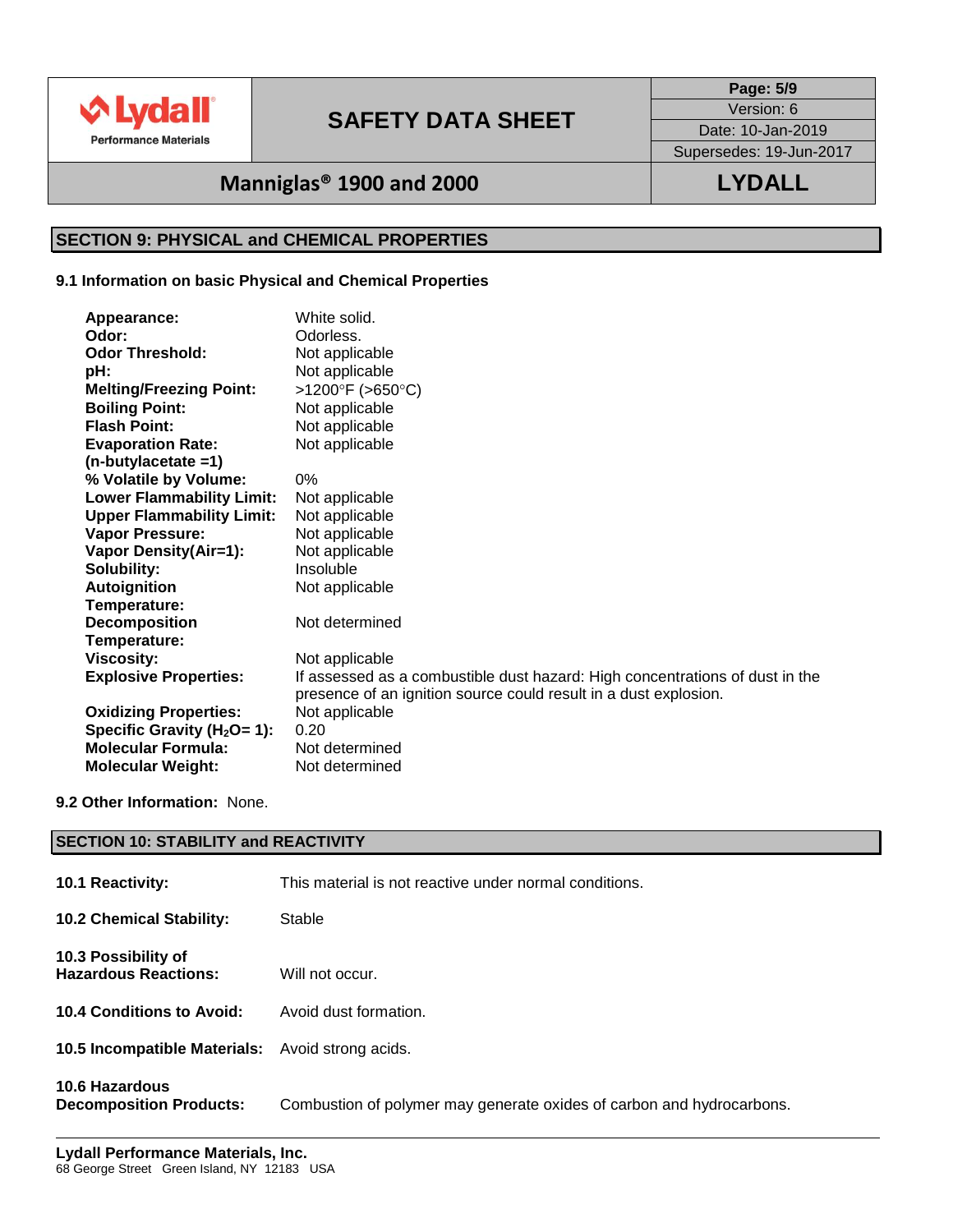

**Page: 6/9**

Version: 6

Date: 10-Jan-2019

Supersedes: 19-Jun-2017

# **Manniglas® 1900 and 2000 LYDALL**

## **SECTION 11: TOXICOLOGICAL INFORMATION**

**11.1 Information on Toxicological Effects: Potential Health Effects:**

| <b>Eye Contact:</b>                    | Dust may cause mechanical irritation and possible injury.                                                                                                                                                            |
|----------------------------------------|----------------------------------------------------------------------------------------------------------------------------------------------------------------------------------------------------------------------|
| <b>Skin contact:</b>                   | Dust may cause mechanical irritation.                                                                                                                                                                                |
| Inhalation:                            | Dust may cause nose, throat and upper respiratory tract irritation. Symptoms include<br>coughing sneezing and scratchy throat.                                                                                       |
| Ingestion:                             | May cause irritation of the mouth and intestinal tract.                                                                                                                                                              |
| <b>Acute toxicity:</b>                 | No specific data is available                                                                                                                                                                                        |
| <b>Skin corrosion/irritation:</b>      | Not a skin corrosive.                                                                                                                                                                                                |
| Eye damage/ irritation:                | Dust may cause mechanical irritation and possible injury.                                                                                                                                                            |
| <b>Respiratory Irritation:</b>         | Dust may be irritating to the respiratory system.                                                                                                                                                                    |
| <b>Respiratory Sensitization:</b>      | Not a respiratory sensitizer.                                                                                                                                                                                        |
| <b>Skin Sensitization:</b>             | Not a skin sensitizer.                                                                                                                                                                                               |
| <b>Germ Cell Mutagenicity:</b>         | Not classified a germ cell mutagen.                                                                                                                                                                                  |
| <b>Carcinogenicity:</b>                | Continuous filament fiberglass is not classified as a carcinogen by OSHA, IARC, NTP,<br>ACGIH or the EU CLP. None of the other components are classified as a carcinogen<br>by IARC, NTP, ACGIH, OSHA or the EU CLP. |
| <b>Reproductive Toxicity:</b>          | No effects on reproduction are expected.                                                                                                                                                                             |
| <b>Specific Target Organ Toxicity:</b> |                                                                                                                                                                                                                      |
|                                        | Single Exposure: No data available.                                                                                                                                                                                  |
|                                        | Repeat Exposure: No data available.                                                                                                                                                                                  |
| <b>Aspiration Toxicity:</b>            | Not an aspiration hazard.                                                                                                                                                                                            |

## **SECTION 12: ECOLOGICAL INFORMATION**

## **12.1 Toxicity:**

No data available.

**12.2 Persistence and degradability:**

No data available.

- **12.3 Bioaccumulative Potential:** No data available.
- **12.4 Mobility in Soil:**
- No data available.
- **12.5 Results of PVT and vPvB assessment:** Not required.
- **12.6 Other Adverse Effects:** None.

## **SECTION 13: DISPOSAL CONSIDERATIONS**

### **13.1 Waste Treatment Methods:**

Dispose in accordance with local, state and national regulations.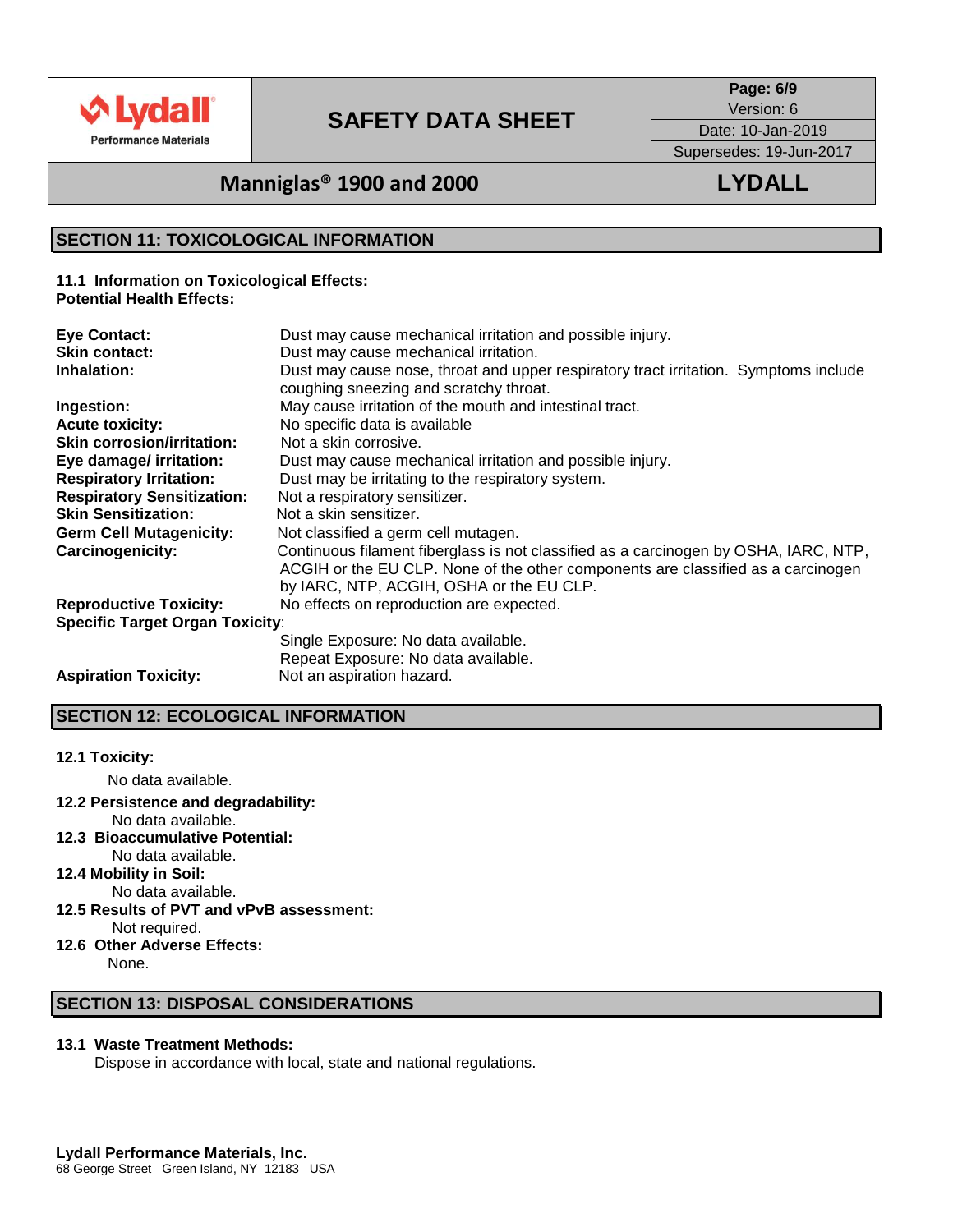

**Page: 7/9**

Version: 6

Date: 10-Jan-2019

Supersedes: 19-Jun-2017

# **Manniglas® 1900 and 2000 LYDALL**

## **SECTION 14: TRANSPORTATION INFORMATION**

|                        | <b>14.1 UN</b><br><b>Number</b> | 14.2 UN Proper Shipping Name | 14.3<br>Hazard<br>Class(s) | 14.4<br><b>Packing</b><br>Group | 14.5<br><b>Environmental</b><br><b>Hazards</b> |
|------------------------|---------------------------------|------------------------------|----------------------------|---------------------------------|------------------------------------------------|
| <b>US DOT</b>          | N/A                             | Not classified for transport | N/A                        | N/A                             | N/A                                            |
| Canadian<br><b>TDG</b> | N/A                             | Not classified for transport | N/A                        | N/A                             | N/A                                            |
| EU<br><b>ADR/RID</b>   | N/A                             | Not classified for transport | N/A                        | N/A                             | N/A                                            |
| <b>IMDG</b>            | N/A                             | Not classified for transport | N/A                        | N/A                             | N/A                                            |
| <b>IATA/ICAO</b>       | N/A                             | Not classified for transport | N/A                        | N/A                             | N/A                                            |

## **14.6 Special Precautions for User:** None

**14.7 Transport in Bulk According to Annex III MARPOL 73/78 and the IBC Code:** Not determined.

## **SECTION 15: REGULATORY INFORMATION**

## **15.1 Safety, Health and Environmental Regulations/Legislation Specific for the Substance or Mixture**

## **U.S. REGULATIONS:**

**CERCLA:** This product is not subject to CERCLA reporting requirements. Many states have more stringent release reporting requirements. Report spills required under federal, state and local regulations.

## **SARA TITLE III:**

**Hazard Category for Section 311/312:** Classified as per Section 2 of this SDS.

**Section 313 Toxic Chemicals:** This product contains the following chemicals subject to Annual Release Reporting Requirements, Under SARA Title III, Section 313 (40 CFR 372): None

### **Section 302 Extremely Hazardous Substances (TPQ):** None

### **U.S. STATE REGULATIONS**

**California Proposition 65:** This product is not known to contain chemicals regulated under California Proposition 65.

## **INTERNATIONAL REGULATIONS:**

**REACH:** This product is an article and not subject to registration.

**RoHS** (Restriction on the Use of Certain Hazardous Substances in Electrical and Electronic Equipment Regulations): This product is RoHS compliant.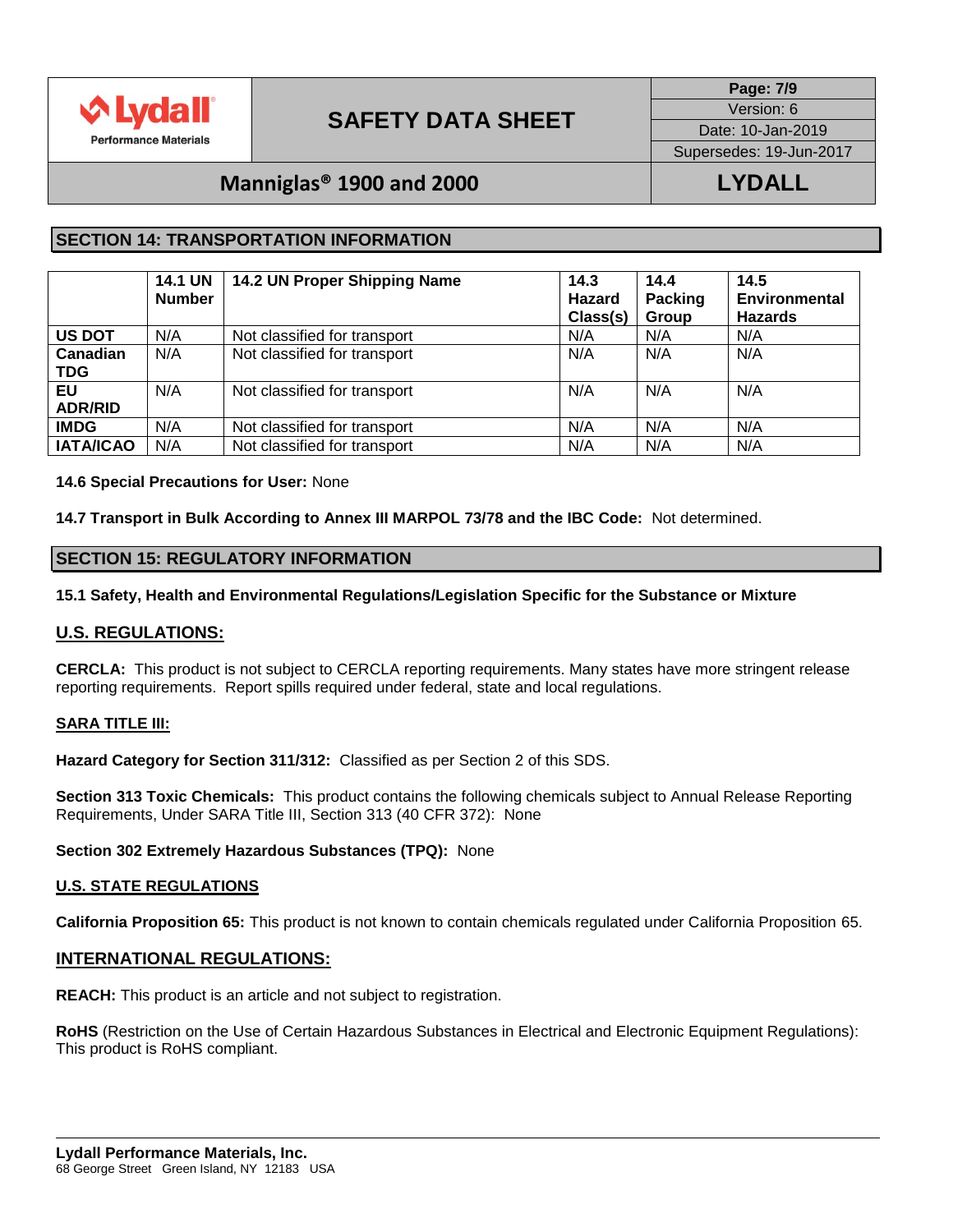

# **Manniglas® 1900 and 2000 LYDALL**

## **INTERNATIONAL INVENTORIES**

**US Toxic Substances Control Act Inventory (TSCA):** This product is an article and not subject to TSCA.

**EU Chemical Inventory (EINECS)/REACH:** This product is considered an article under EINECS and REACH.

**Australian Inventory of Chemical Substances:** This product is an article and not subject to chemical notification requirements.

**China Inventory of Existing Chemicals and Chemical Substances:** This product is an article and not subject to chemical notification requirements.

**Japanese Existing and New Chemical Substances:** This product is an article and not subject to chemical notification requirements.

**Korean Existing Chemicals List:** This product is an article and not subject to chemical notification requirements.

**Philippine Inventory of Chemicals and Chemical Substances:** This product is an article and not subject to chemical notification requirements.

**Canadian CEPA New Chemical Notification:** This product is an article and not subject to new chemical notification.

**New Zealand:** This product is an article and not subject to new chemical notification.

## **SECTION 16: OTHER INFORMATION**

**Refer to NFPA 654, Standard for the Prevention of Fire and Dust Explosions from the Manufacturing, Processing, and Handling of Combustible Particulate Solids, for safe handling.**

**SDS Date of preparation/revision:** 10-Jan-2019: Revised for EU CLP. Changes to sections 2, 3, 11, and 16.

### **Revision History:**

19-Jun-2017: Updated combustible dust statement. 08-May-2015: Change in Section 2, and Format change. 07-Feb-2014: Format updated to GHS SDS: Changes to all sections. 14-Oct-2011: Comprehensive review and update. 28-Oct-2008: New MSDS

CLP/GHS Classification and H Phrases for Reference (See Section 3) None

### Disclaimer

The information presented on this SDS (1) provides details on material identity, manufacturer/supplier information, hazard characterization and prevention, emergency response and other specialized information, (2) is considered to be accurate to the best of our knowledge, information and belief as of the date of publication, (3) is designed only as a guide for safe handling, use, processing, storage, transportation, disposal and release of the material named, (4) should be read and used in conjunction with the company's relevant literature, (5) relates only to the specific material